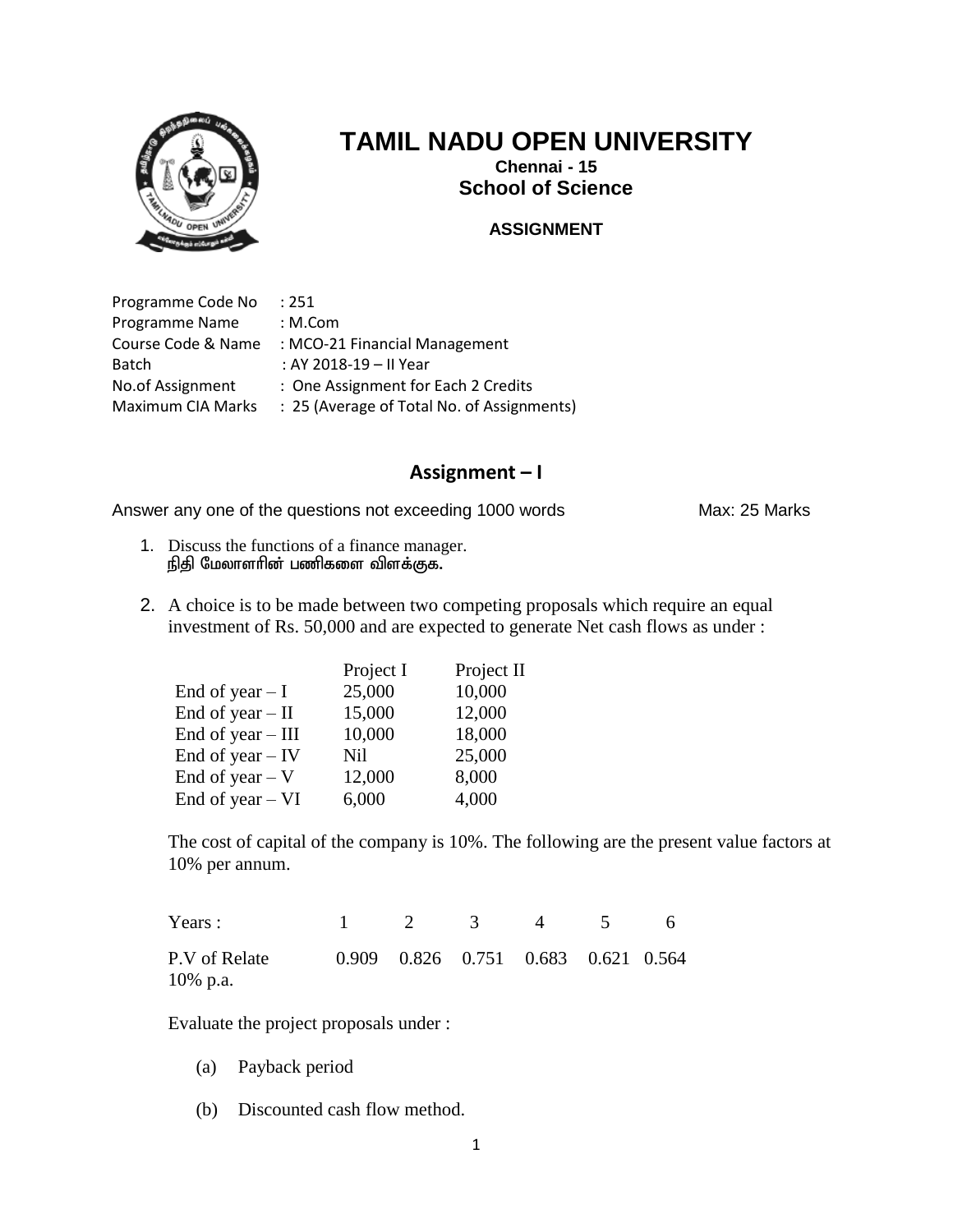போட்டி நிறைந்த இரண்டு திட்டங்களின் வாய்ப்புகள் ரூ. 50,000 சமமாக முதலிடப்பட்டு உருவாக்கப்பட வேண்டும். மேலும் அவைகள் அவற்றின் நிகர ரொக்க ஓட்டத்தை பின்வருமாறு உருவாக்கியது.

|                        | திட்டம் | திட்டம் II |
|------------------------|---------|------------|
| ஓராண்டு இறுதியில்      | 25,000  | 10,000     |
| இரண்டாமாண்டு இறுதியில் | 15,000  | 12,000     |
| மூன்றாமாண்டு இறுதியில் | 10,000  | 18,000     |
| நான்காமாண்டு இறுதியில் | Nil     | 25,000     |
| ஐந்தாமாண்டு இறுதியில்  | 12,000  | 8,000      |
| ஆறாமாண்டு இறுதியில்    | 6,000   | 4,000      |

நிறுவனத்தின் முதல் மீது அடக்கமானது 10% ஆகும். பின்வருவன ஆண்டுக்கு 10% .<br>எனக்கொண்ட நடப்பு மதிப்பு காரணிகளாகும்.

வருடம்: 1 2 3 4 5 6 நடப்பு மதிப்பு 10% 0.909 0.826 0.751 0.683 0.621 0.564 தள்ளுபடியில்

திட்ட வாய்ப்பை பின்வருமாறு மதிப்பிடுக:

(அ) திரும்ப செலுத்து கால அளவில்

- (ஆ) தள்ளுபடியான ரொக்க ஒட்ட முறையில்.
- 3. Calculate the degree of operating leverage degree of financial leverage and the degree of compined leverage for the following firms and interpret the results :

| Particulars              | P        | Ő        | R      |
|--------------------------|----------|----------|--------|
| Output (units)           | 3,00,000 | 75,000   | 5,000  |
| Fixed cost (Rs.)         | 3,50,000 | 7,00,000 | 75,000 |
| Unit Variable Cost (Rs.) | 1.00     | 7.50     | 0.10   |
| Interest expenses (Rs.)  | 25,000   | 40,000   | Nil    |
| Unit selling price (Rs.) | 3.00     | 25.00    | 0.50   |

செயல் ஆற்றலாதாயம் நிதி ஆற்றலாதாயம், ஒருங்கிணைந்த ஆற்றலாதாயம் ஆகியவற்றை கீழ்காணும் நிறுவனங்களுக்கு கணக்கிட்டு முடிவுகளைத் தெரிவிக்க.

| விபரங்கள்            |          | Ő        | R      |
|----------------------|----------|----------|--------|
| உற்பத்தி (அலகுகள்)   | 3,00,000 | 75,000   | 5,000  |
| நிலையான அடக்கம் (ரூ) | 3,50,000 | 7,00,000 | 75,000 |
| அலகுக்கான மாறுபடும்  | 1.00     | 7.50     | 0.10   |
| செலவு (ரூ)           |          |          |        |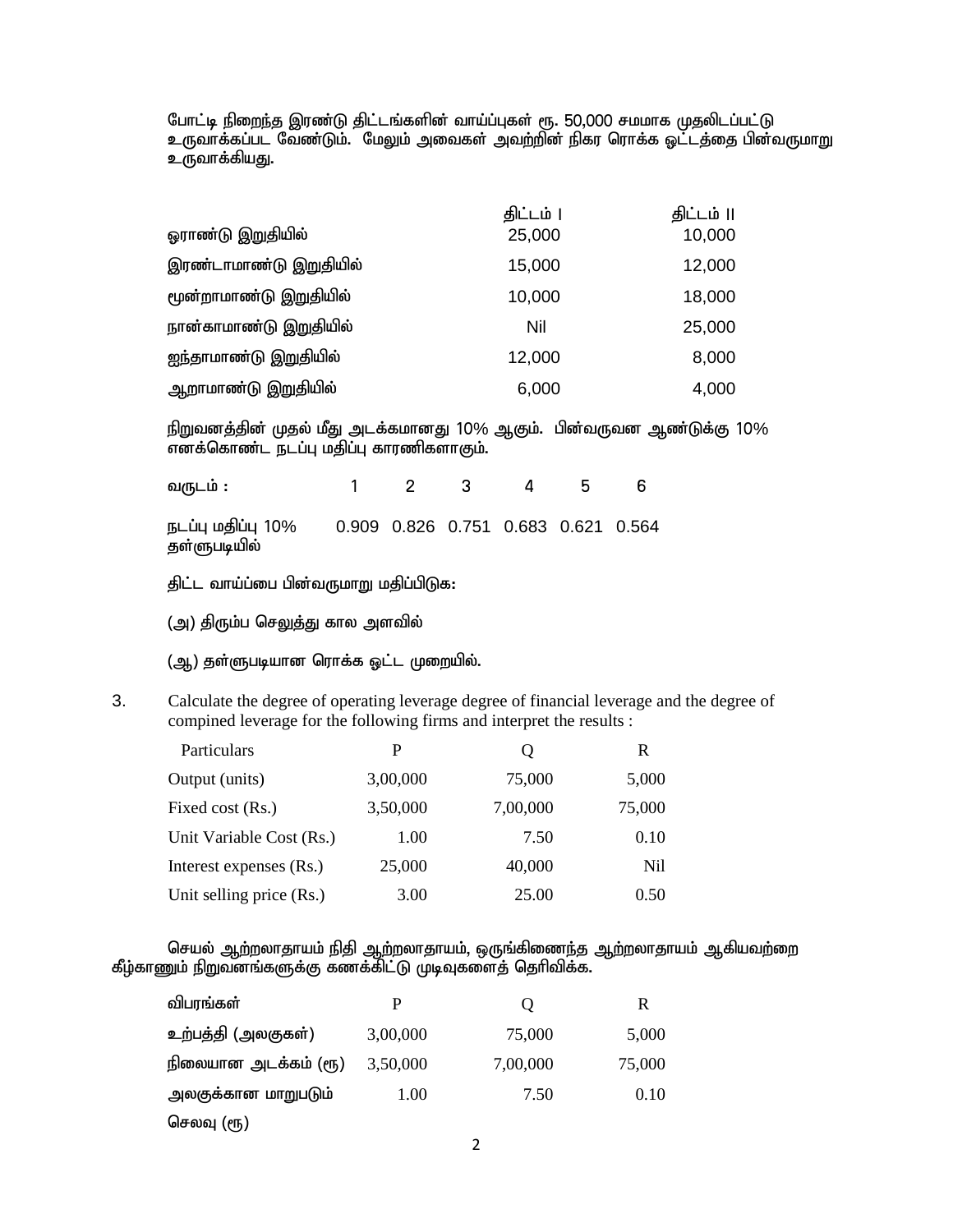| வட்டிச் செலவுகள் (ரூ)  | 25,000 | 40,000 | Nil. |
|------------------------|--------|--------|------|
| அலகு விற்பனை விலை (ரூ) | 3.00   | 25.00  | 0.50 |

Answer any one of the questions not exceeding 1000 words Max: 25 Marks

1. What are the different methods adopted in forecasting of working capital requirements of a business?

ஒரு வணிகத்தின் நடைமுறை மூலதன தேவையின் முன்னறிதல் பல்வேறு முறைகள் யாவை?

2. The details regarding three companies are given below :

|    | X Ltd  | Y Ltd  | Z Ltd  |
|----|--------|--------|--------|
| r  | 12%    | 6%     | 8%     |
| ke | 8%     | 8%     | 8%     |
| E  | Rs. 10 | Rs. 10 | Rs. 10 |

Compute the value of an equity share of each of those companies applying Walter's equation when dividend payout ratio is (a)  $0\%$  (b)  $20\%$  (c)  $60\%$  and (d)  $100\%$ .

மூன்று நிறுமங்கள் பற்றிய விபரங்கள் கீழே தரப்பட்டுள்ளன.

|    | X ypl; | Y ypl; | Z ypl; |
|----|--------|--------|--------|
|    | 12%    | 6%     | 8%     |
| ke | 8%     | 8%     | 8%     |
| E  | Rs. 10 | Rs. 10 | Rs. 10 |

பங்காதாய செலுத்துகை விகிதம் (அ) 0% (ஆ) 20% (இ) 60% (ஈ) 100% இருந்தால் வால்டரின் சமன்பாட்டை பயன்படுத்தி மேற்கூறிய நிறுமம் ஒவ்வொன்றின சமஉரிமை பங்கின் மதிப்பைக் கணக்கிடுக.

3. Describe the various methods of determining cost of equity. சமப்பங்குகள் மீதான மதிப்பினை கணக்கிடும் முறைகளை விவரி.

## **Assignment – III**

- 1. Prepare an estimate of working capital requirement from the following information of a trading concern
	- (a) Projected annual sales 1,00,000 units
	- (b) Selling price per unit Rs. 8
	- (c) Percentage of net profit on sales 25%
	- (d) Average period of credit allowed to customers 8 weeks.
	- (e) Average credit period allowed by supplier 4 Weeks.
	- (f) Average stock holdings in terms of sales requirements 12 weeks.
	- (g) Allow 10% for contingencies.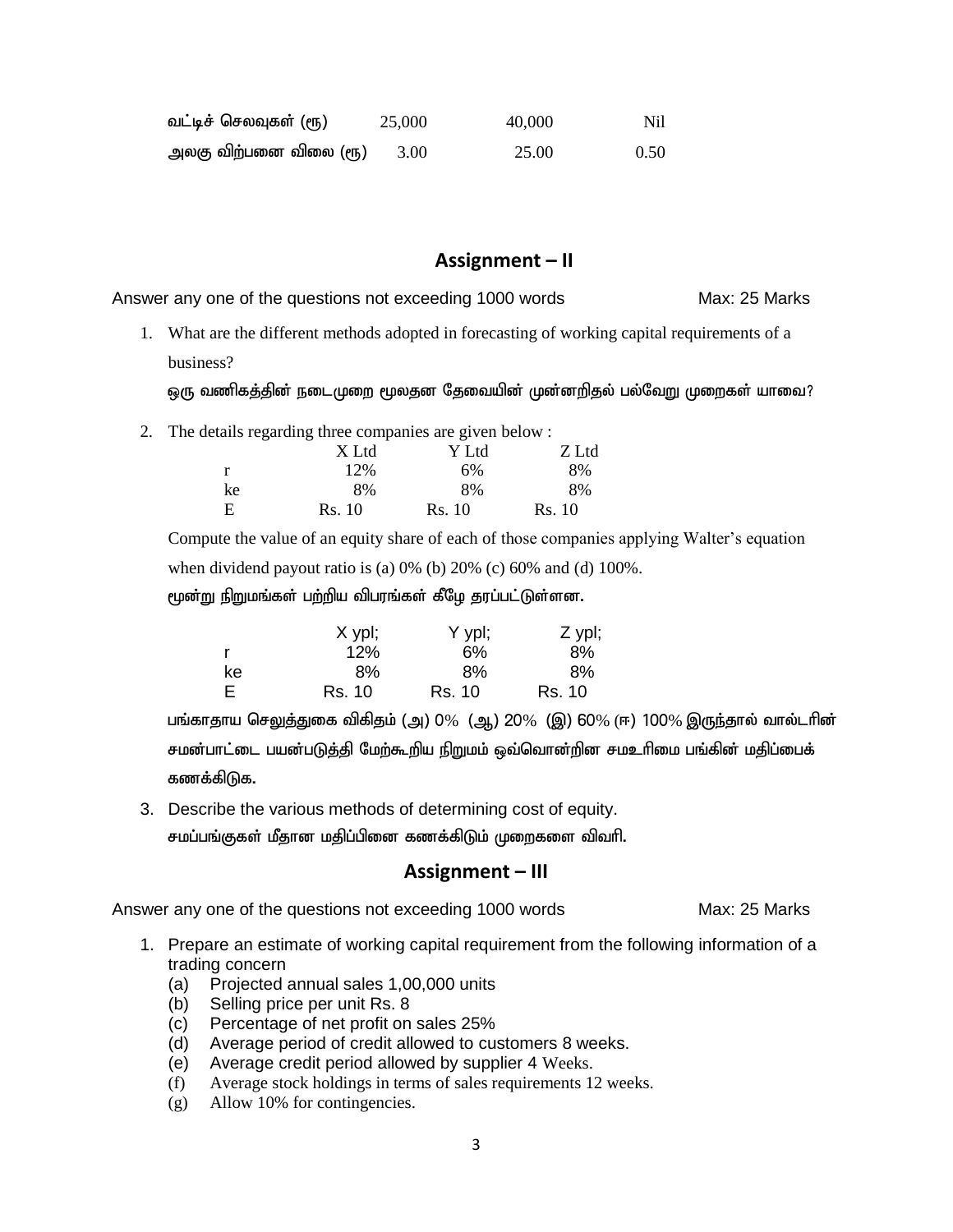கீழ்காணும் தகவல்களிலிருந்து ஒரு வியாபார நிறுவனத்தில் தேவைப்படும் நடைமுறை முதலைக் காண்க.

- (அ) தெரிவு செய்யப்பட்ட ஆண்டு விற்பனை 1,00,000 அலகுகள்
- $(\mathfrak{g}, \mathfrak{g})$  ஒரு அலகின் விற்பனை விலை ரூ.8
- (இ) விற்பனையில் நிகர இலாப விகிகும் 25 $\%$
- (ஈ) வாடிக்கையாளருக்கு அளிக்கப்படும் கடன் அளவு காலம் 8 வாரங்கள்
- (உ) பொருள் அளிப்பவர்கள் குரும் கடன் அளவு காலம் 4 வாரங்கள்
- (ஊ) விற்பனை தேவையின் அளவில் சராசரி சரக்கு இருப்பு 12 வாரங்கள்
- (எ) எதிர்பாரா இனங்களுக்காக 10% ஒதுக்கவும்.
- 2. What are the various forms of mergers? What are the benefits arising from mergers? வெவ்வேறு இணைப்பு முறைகள் யாவை? இணைப்பு முறையால் ஏற்படும் நன்மைகள் யாவை?
- 3. A company is considering an investment proposal to insteal new milling controls at a cost of Rs. 50,000. The facility has a life expectancy of 5 years and no salvage valve. The tax rate is 35 percent. Assume the firm uses straight line depreciation and the same is allowed for tax purposes. The estimated cash flows before depreciation and tax (CFBT) from the investment proposal are as follows

|      | <b>CFBT</b> |       | PV factor |       |
|------|-------------|-------|-----------|-------|
| Year | Rs.         | 0.06  | 0.07      | 0.10  |
|      | 10,000      | 0.943 | 0.935     | 0.909 |
| 2    | 10,692      | 0.890 | 0.873     | 0.826 |
| 3    | 12,769      | 0.840 | 0.816     | 0.751 |
| 4    | 13,462      | 0.792 | 0.763     | 0.683 |
| 5    | 20,385      | 0.747 | 0.713     | 0.621 |
|      |             |       |           |       |

Compute :

- (a) Pay back period
- (b) Average rate of return
- (c) Net present value at 10 per cent discount rate
- (d) Profitability index at 10 per cent discount rate.

ஒரு நிறுமம் ஒரு புதிய இயந்திரத்தை ரூ.5,000 அடக்க விலையில் நிறுவ முடிவு செய்தது. இந்த அமைப்பு ஆயட்காலம் 5 ஆண்டாக எதிா்பாா்க்கப்படுகிறது. இந்த நிறுவனத்தின் வருமான வாி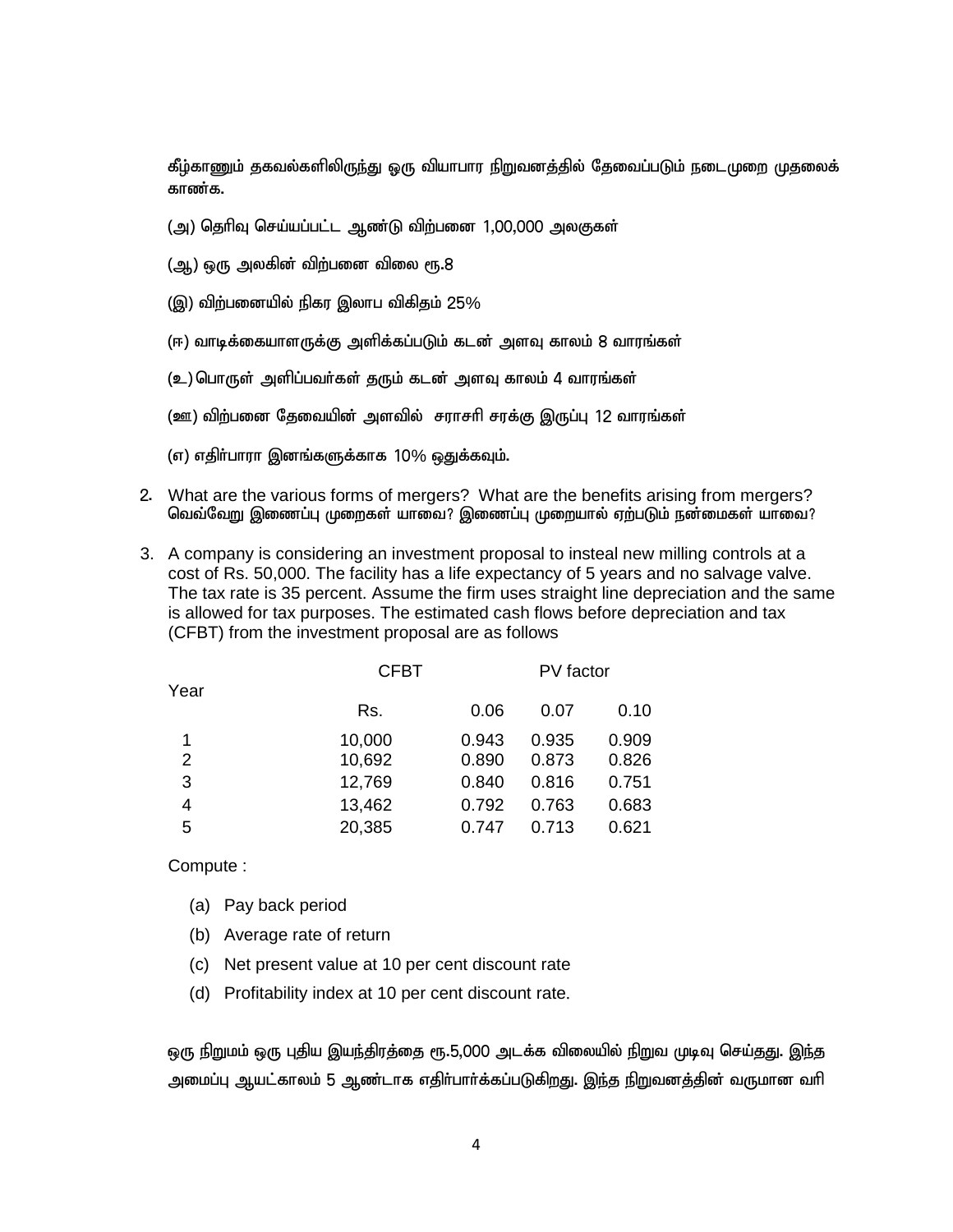விகிதம் 35 சதவீதம். இந்த நிறுமம் நேர்கோட்டு முறையில் தேய்மானம் செய்கிறது. தேய்மானம் மற்றும் வரிக்கு முந்தைய ரொக்க போக்கு பின் வருமாறு.

| வருடம் | <b>CFBT</b> |       |       | 1 ரூ இன்றைய மதிப்பு |  |  |
|--------|-------------|-------|-------|---------------------|--|--|
|        | Rs.         | 0.06  | 0.07  | 0.10                |  |  |
|        | 10,000      | 0.943 | 0.935 | 0.909               |  |  |
| 2      | 10,692      | 0.890 | 0.873 | 0.826               |  |  |
| 3      | 12,769      | 0.840 | 0.816 | 0.751               |  |  |
| 4      | 13,462      | 0.792 | 0.763 | 0.683               |  |  |
| 5      | 20,385      | 0.747 | 0.713 | 0.621               |  |  |

இவற்றைக் கொண்டு

(அ) திரும்ப பெறும் ஆயட்காலம்

(ஆ) சராசரி ஈட்டளிப்பு விகிதம்

(இ) நிகர இன்றை மதிப்பு 10மூ கழிவு விகிதத்தில் கணக்கிடு.

(ஈ) இலாப குறிப்பீட்டு மதிப்பு 10மூ கழிவு விகிதத்தில் கணக்கிடு.

## **Assignment – IV**

Answer any one of the questions not exceeding 1000 words Max: 25 Marks

1. A company is considering two mutually exclusive projects. The company uses the certainty equivalent approach. The estimated cash flow and certainty equivalents for each project are as follows

|      | Project 1 |             | Project 2 |             |
|------|-----------|-------------|-----------|-------------|
| Year | Cash flow | Equivalents | Cash flow | Equivalents |
|      | (Rs.)     |             | (Rs.)     |             |
| 0    | $-30,000$ | 1.00        | $-40,000$ | 1.00        |
| 1    | 15,000    | 0.95        | 25,000    | 0.90        |
| 2    | 15,000    | 0.85        | 20,000    | 0.80        |
| 3    | 10,000    | 0.70        | 15,000    | 0.70        |
| 4    | 10,000    | 0.65        | 10,000    | 0.60        |

Which project should be accepted, if the risk free discount rate is 5 per cent?

ஒரு நிறுமம் இருவேறு தனித்தனி திட்டங்களை பயன்படுத்த இருந்தது. அந்த நிறுமம் நிச்சய நிகழ்வு இணைமாற்று முறையை கையாளுகிறது. அவா்களின் நிச்சய நிகழ்வு இணைமாற்று குறியெண் மற்றும் ரொக்க போக்கு விவரங்கள் பின்வருமாறு: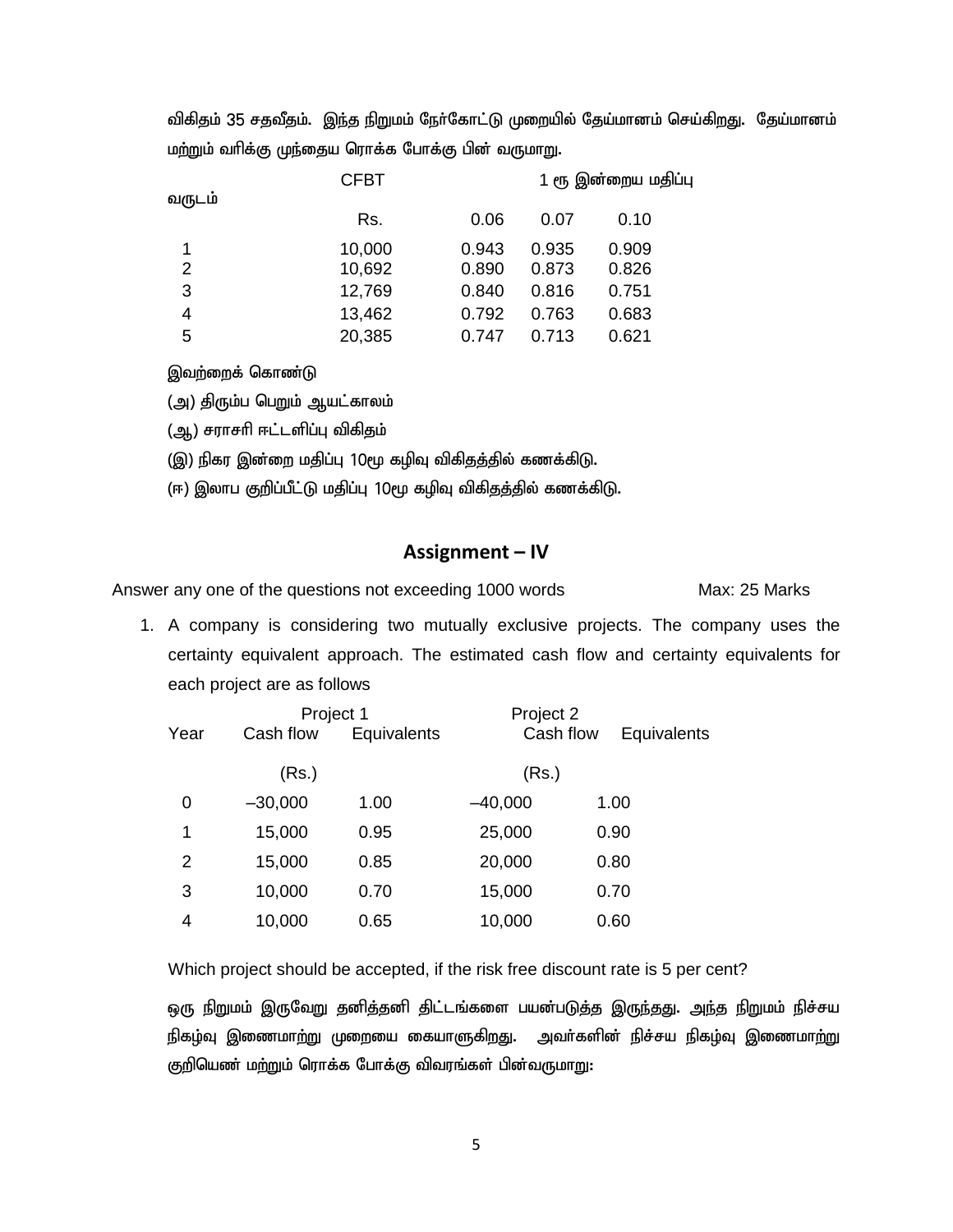|        | திட்டம் 1            |          | திட்டம 2             |          |
|--------|----------------------|----------|----------------------|----------|
| வருடம் | ரொக்கபோக்கு<br>(ரூ.) | குறியெண் | ரொக்கபோக்கு<br>(ரூ.) | குறியெண் |
| 0      | $-30,000$            | 1.00     | $-40,000$            | 1.00     |
| 1      | 15,000               | 0.95     | 25,000               | 0.90     |
| 2      | 15,000               | 0.85     | 20,000               | 0.80     |
| 3      | 10,000               | 0.70     | 15,000               | 0.70     |
| 4      | 10,000               | 0.65     | 10,000               | 0.60     |

இவற்றில் எந்த திட்டத்தை ஒப்புக் கொள்ள வேண்டும் (இடர்பாடுள்ள கழிவு விகிதம் 5% எனக் கொள்).

2. A company's expected annual net operating income (EBIT) is Rs. 50,000. The company has Rs.2,00,000 10% debentures. The equity capitalisation rate of the company (*ke) is* 12.5 per cent. Calculate *k<sup>o</sup>* and the value of the firm according to the net income approach.

ஒரு நிறுமத்தின் வரிக்கு முந்தைய வருமானம் ரூ. 50,000 <u>அந்த நிறு</u>மம் ரூ. 2,00,000 மதிப்புள்ள 10% கடன் பத்திரங்களும் <u>அந்த நிறுமத்</u>தின் நேர்மை முதலாகமாற்றும் (*k<sub>e</sub>*) விகிதம் 1.25% எனக் கொண்டு  $k_o$  மற்றும் அந்த நிறுமத்தின் மதிப்பை கணக்கிடுக.

3. From the following projections of *XYZ* Ltd for the next year you are required to determine the working capital required by the company. Annual sales Rs. 14,40,000 Cost of production (including depreciation of Rs. 1,20,000) Rs. 12,00,000 Raw material purchases Rs. 7,05,000 Monthly expenditure Rs. 30,000 Estimated opening stock of raw materials Rs. 1,40,000 Estimated closing stock of raw materials Rs. 1,25,000 Inventory norms : Raw materials 2 months, work in progress 1/2 month and finished goods 1 month. The firm enjoys a credit of half a month on its purchases and allows one month credit on its supplies on sale orders the company has received advance of Rs. 15,000. Minimum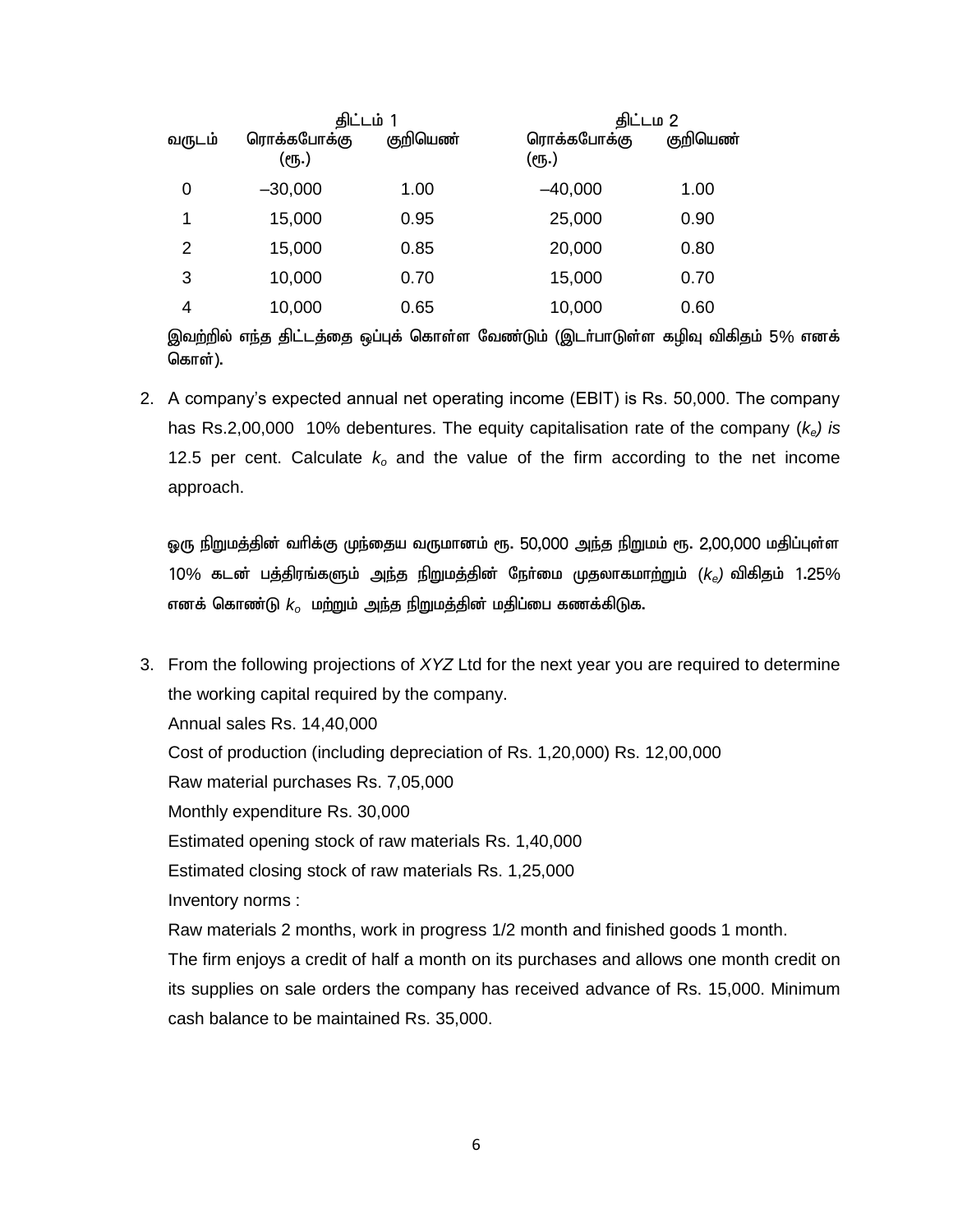*XYZ* நிறுமத்தின் கீழ்காணும் எதிர்பார்ப்பு கொண்டு நடப்பு மூலதனம் கணக்கிடுக. ஆண்டு விற்பனை ரூ. 14,40,000 உற்பத்தி அடக்க விலை (தேய்மான உட்பட) ரூ.12,00,000 மாதாந்திர செலவு ரூ. 30,000 மூலக்கூறு கொள்முதல் ரூ. 7,05,000 மூலக்கூறு ஆரம்ப சரக்கிருப்பு ரூ. 1,25,000 சரக்கிருப்பு விகிதம்.  $\epsilon$ முலக்கூறு : 2 மாதம் உற்பத்தியில் மூலக்கூறு  $1\!/$ 2 மாதம் உள்ளது. (முடிந்த சரக்கு 1 மாதம்

அந்த நிறுவனம் கொள்முதலுக்கு  $\frac{1}{2}$  மாதம் கடன் அளிக்கிறது. கடனீந்தோருக்கு ஒரு மாத கடன் அளிக்கிறது. குறைந்த பட்ச ரொக்க கையிருப்பு ரூ.35,000 முன் கூட்டி பெறப்பட்ட தொகை ரூ.15,000.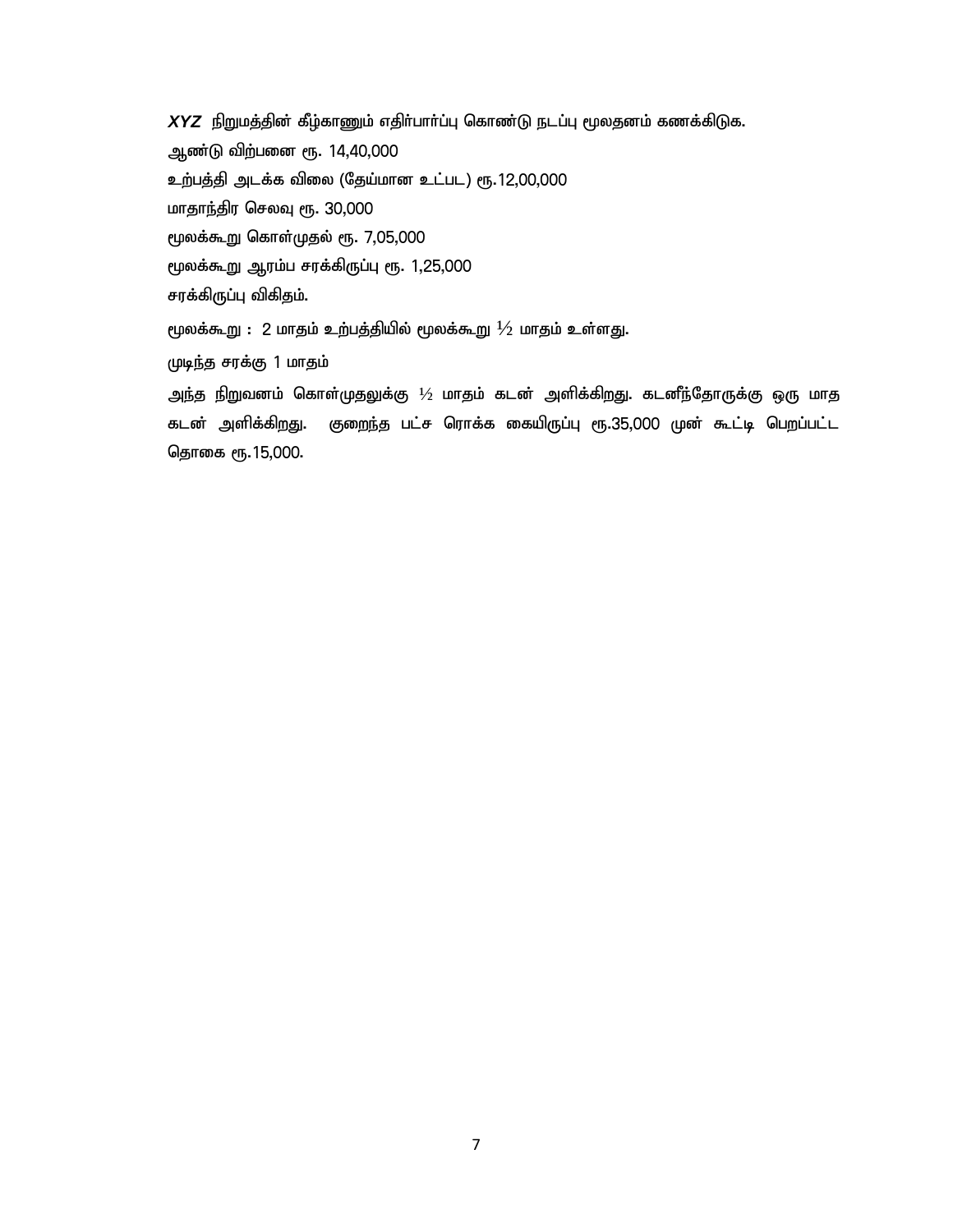

**Chennai - 15 School of Science**

#### **ASSIGNMENT**

Programme Code No : 251 Programme Name : M.Com Course Code & Name : MCO-22 Security Analysis and Portfolio Management Batch : AY 2018-19 – II Year No.of Assignment : One Assignment for Each 2 Credits Maximum CIA Marks : 25 (Average of Total No. of Assignments)

## **Assignment – I**

Answer any one of the questions not exceeding 1000 words Max: 25 Marks

- 1. Discuss the components of investment risk. முதலீட்டு இடருக்கான காரணிகளை விவரிக்க.
- 2. Explain the growth of stock exchanges in India. இந்தியாவில் பங்கு மாற்றகத்தில் வளர்ச்சியை விளக்குக.
- 3. What is risk free lending and borrowing? Explain the capital market theory in detail. இடா்யில்லா கொடுக்கல் வாங்கல் என்றால் என்ன? மூலதன சந்தை கருத்தினை விரிவாக விளக்குக.

## **Assignment – II**

- 1. Explain the Sharpe's single index model.  $\alpha$ gாா்ப்ன் ஒற்றை குறியீட்டு மாதிாிளை விளக்கு.
- 2. What is meant by capital asset pricing model? Explain its techniques CAPM என்றால் என்ன? நுட்பங்களை விளக்குக.
- 3. Explain the alternative measures to evaluate portfolio performance. முதலீட்டு தொகுப்பின் பயன் மற்றம் மதிப்பீடு செய்யும் முறையின் காரணிகளை விளக்குக.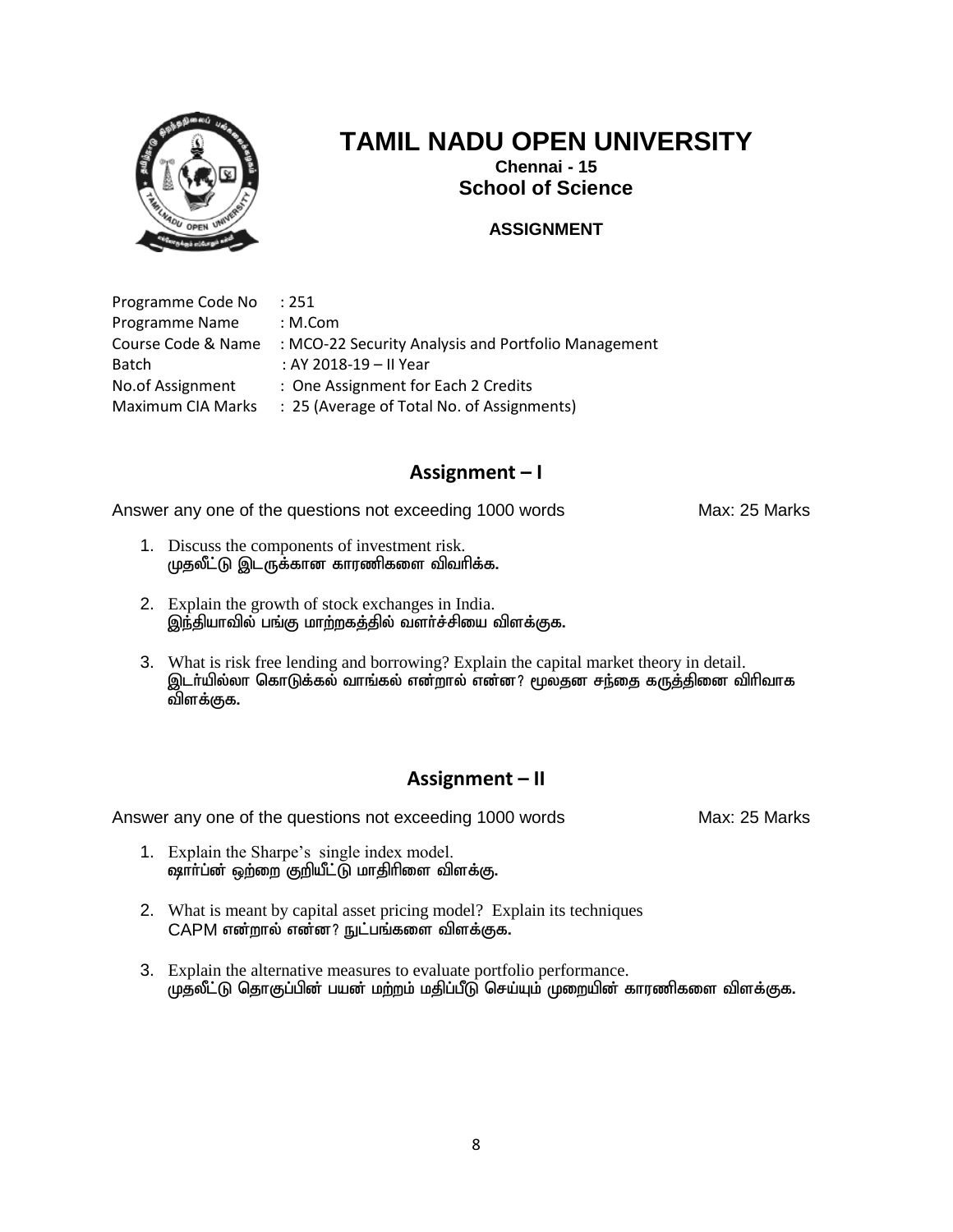- 1. Discuss the various types of charts used by technical analyst to predict future behaviour of prices தொழில் நுட்ப வல்லுநா் எதிா்காலத்தில் ஏற்படும் விலைகளின் தன்மைகளை அறிய பயன்படுத்தப்படும் பல்வேறு வகையான படங்களை விவரி.
- 2. Explain the role of SEBI in regulating the Indian stock market. இந்திய பங்கு சந்தையை ஒழுங்கு படுத்தலில் SEBI ன் பங்கினை விவரி.
- 3. Why a detailed industry and company analysis are needed before taking a wise investment decision? நிறுவனம் மற்றும் தொழிலமைப்பு பகுப்புமுறை ஏன் முதலீடு செய்வதற்கு முன் முடிவெடுக்க  $\widetilde{\mathcal{G}}$ வண்டும்?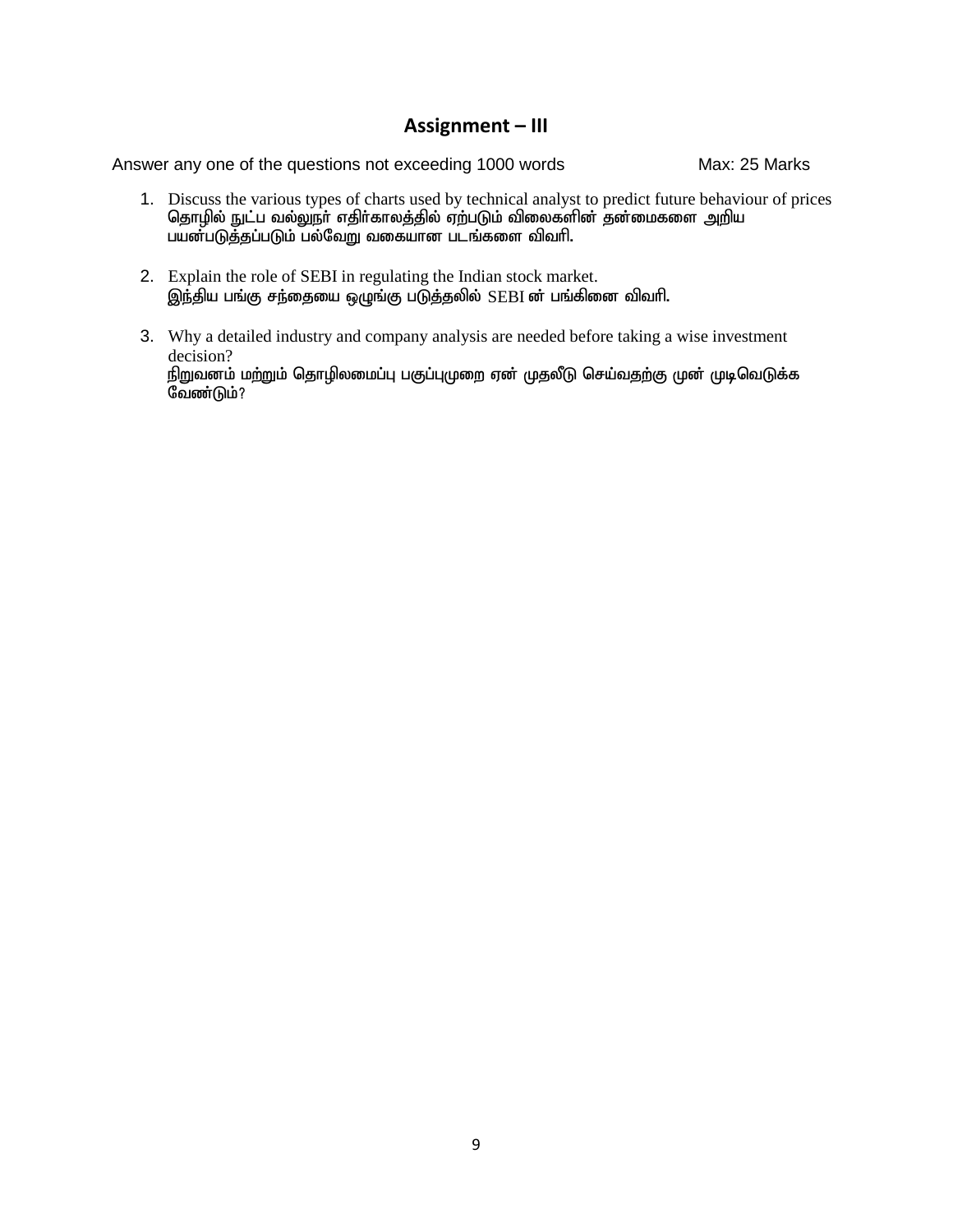

**Chennai - 15 School of Science**

#### **ASSIGNMENT**

Programme Code No : 251 Programme Name : M.Com Course Code & Name : MCO-23 International Marketing Batch : AY 2018-19 – II Year No.of Assignment : One Assignment for Each 2 Credits Maximum CIA Marks : 25 (Average of Total No. of Assignments)

## **Assignment – I**

Answer any one of the questions not exceeding 1000 words Max: 25 Marks

- 1. Discuss the efforts made by the Indian government in the promotion of foreign trade. அயல் நாட்டு வாணிபத்தை மேம்படுத்த இந்திய அரசாங்கத்தால் மேற்கொள்ளப்பட்ட  $(\mu\mu)$ ற்சிகளை விவரி.
- 2. Explain the dynamic environment of International Marketing. பன்னாட்டு சந்தையியலில் மாறும் சூழல் பற்றி விளக்குக.
- 3. Explain the important export documents used in export business?. ஏற்றுமதி வணிக நிறுவனங்கள் ஏற்றுமதிக்காக பயன்படுத்தும் முக்கிய ஆவணங்களை விளக்குக.

## **Assignment – II**

- 1. Explain the steps in the market selection in International Marketing. பன்னாட்டு சந்தையியலில் சந்தை தெரிவு செய்ய தேவையான படிநிலைகளை விளக்குக.
- 2. Describe the factors to be considered for export pricing. <u>ஏற்று</u>மதி விலையை நிா்ணயிக்கும் காரணிகளை விவாி.
- 3. What do you understand by International Marketing Planning? Explain its major features. பன்னாட்டு சந்தையியல் திட்டமிடுதல் பற்றி நீ அறிவது என்ன? அதனின் பெரும்பான்மையான குன்மைகளை விளக்குக.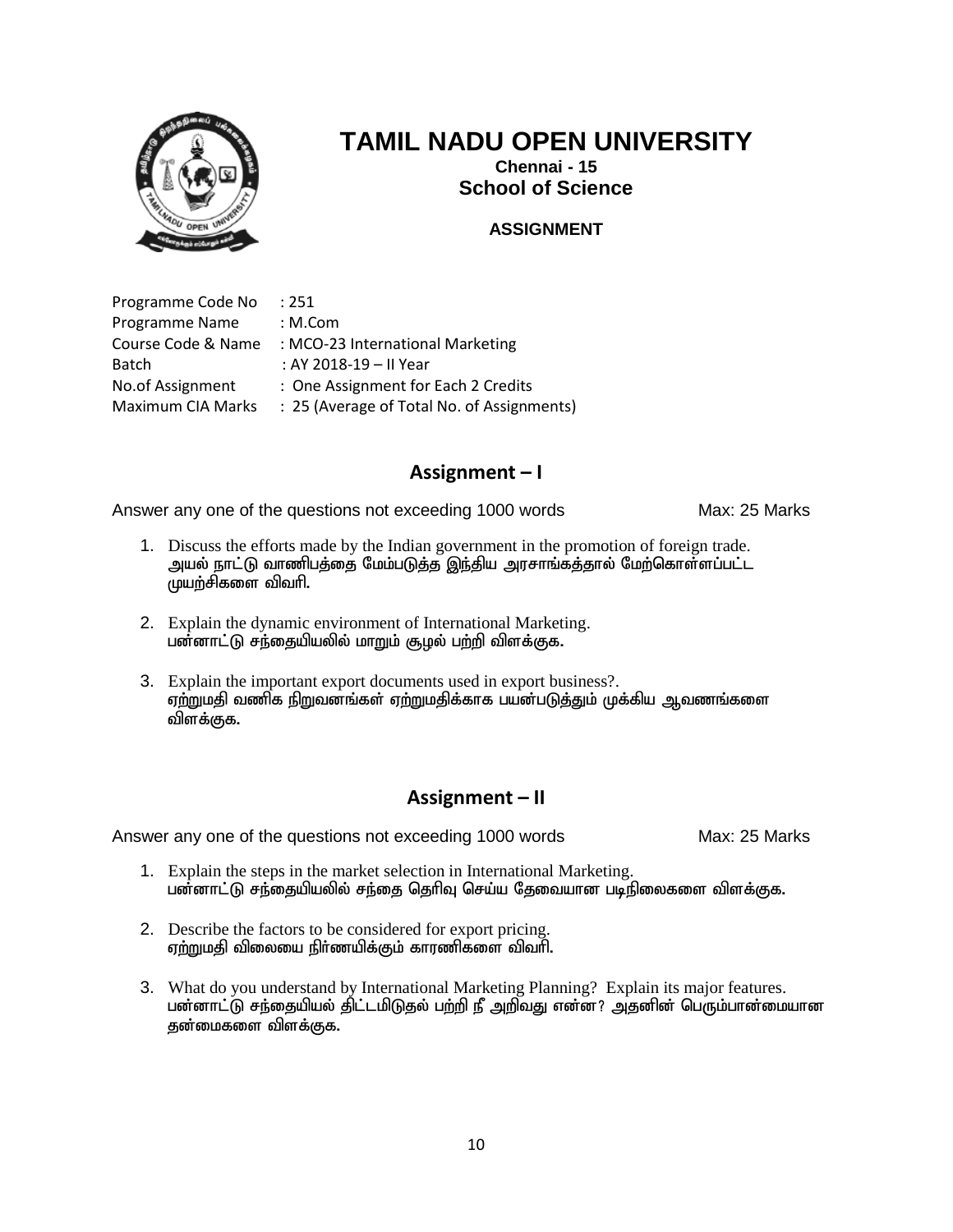- 1. Discuss the political and economical impact of W.T.O on the developing Countries cyf th;j;jf rigapd; tsUk; ehLfspd; kPjhd murpay; kw;Wk; nghUshjhu தாக்கத்தை விளக்குக.
- 2. Explain the procedure for export of goods and discuss the criteria for selecting a suitable channel for export marketing. சரக்கு ஏற்றுமதியின் வழிமுறையினை விளக்குக மற்றும் ஏற்றுமதி சந்தைக்கு ஏற்ற சரியான வழங்கல் வழியை தெரிவு செய்ய அளவுகோல்களை விவரி.
- 3. Discuss the latest trends of India's Export in Global Market. உலக சந்தையில் இந்தியாவின் தற்போதைய ஏற்றுமதி போக்குப் பற்றி விவரி.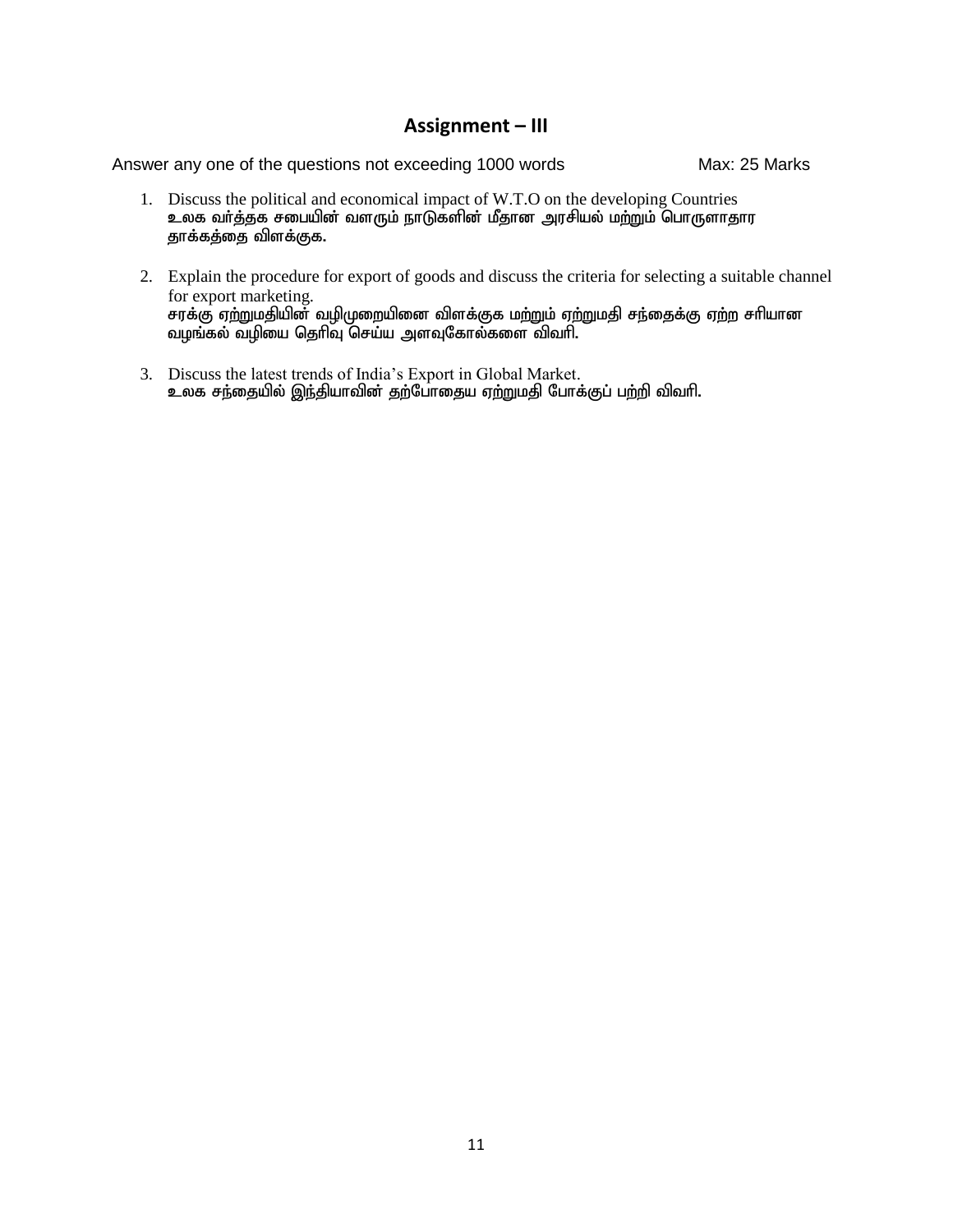

**Chennai - 15 School of Science**

#### **ASSIGNMENT**

Programme Code No : 251 Programme Name : M.Com Course Code & Name : MCO-24 Human Resource Management Batch : AY 2018-19 – II Year No.of Assignment : One Assignment for Each 2 Credits Maximum CIA Marks : 25 (Average of Total No. of Assignments)

## **Assignment – I**

Answer any one of the questions not exceeding 1000 words Max: 25 Marks

- 1. What is meant by Job Satisfaction? Explain the factors that influence the job satisfaction of an employee. வேலை திருப்தி என்றால் என்ன? அதனை நிர்ணயிக்கும் காரணிகளை கூறுக.
- 2. What is meant by Human Resources Planning? Explain the steps involved in it. மனிதவள மேலாண்மை திட்டமிடுதல் என்றால் என்ன?
- 3. What is meant by career planning? How does it take place in an organization? வேலை மேம்பாட்டு திட்டமிடுதல் என்றால் என்ன? நீறுவனங்களில் அதன் முக்கியத்துவத்தை கூறுக.

## **Assignment – II**

- 1. What is meant by Motivation? Explain any two theories of motivation. செயலூக்க என்றால் என்ன? ஏதேனும் இரண்டு செயலூக்க கோட்பாட்டினை விளக்குக.
- 2. What is meant by Placement? How does a selection process is an organization take place? பணியமர்த்தல் என்றால் என்ன? தேரிவு செய்தலின் பல்வேறு படிநிலைகளை கூறுக.
- 3. What is meant by incentives? How does the incentive play an important role in motivating the employees for a better performance? <u>ஊ</u>க்கத்்தொகை என்றால் என்ன? செயலூக்கத்திற்கு ஊக்கத்தொகை முறை எவ்வாறு  $\mu$ க்கியத்துவம் வாய்ந்ததாக கருதப்படுகிறது?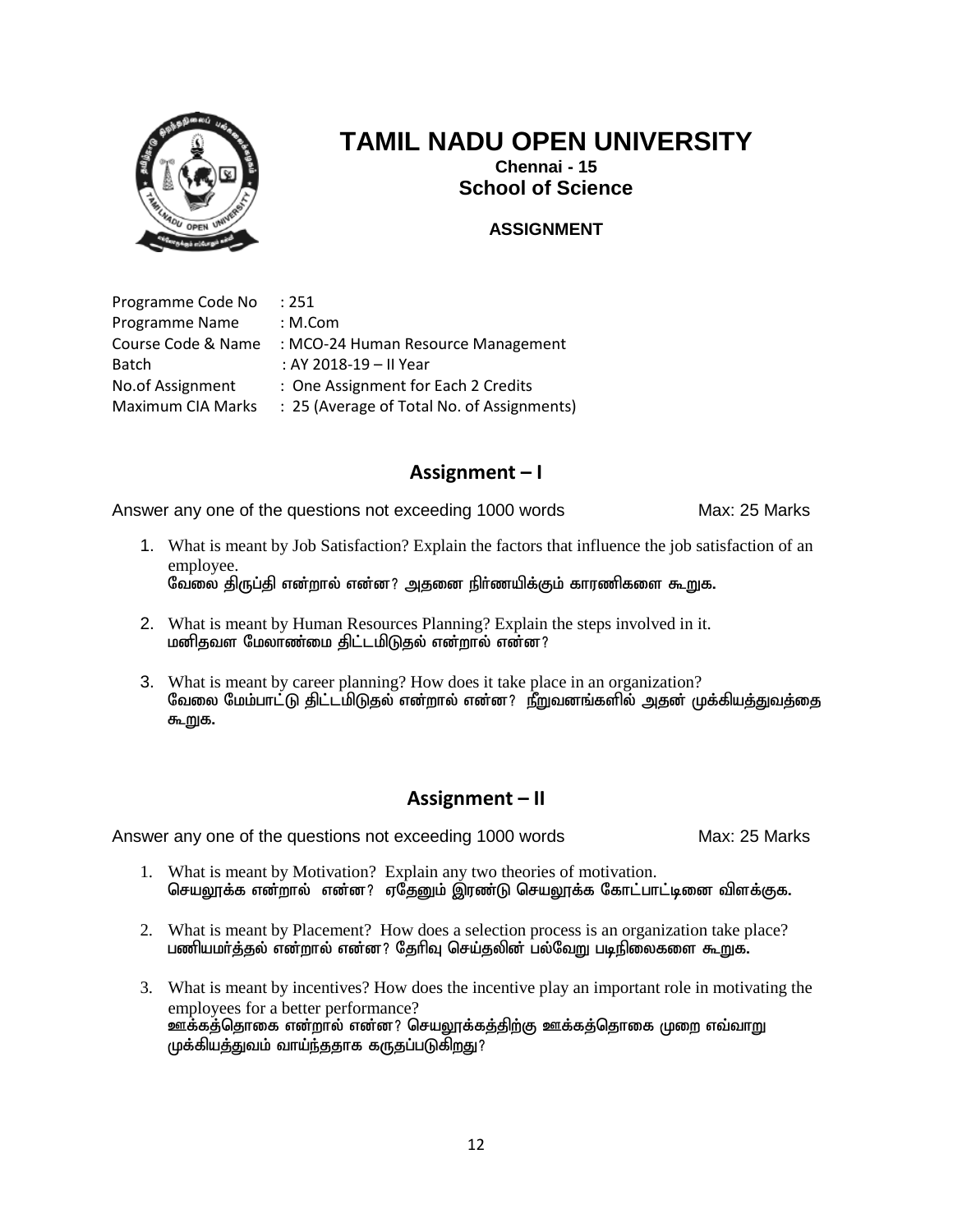- 1. What is Collective Bargaining? Explain the methods and techniques involved in that. கூட்டு பேரம் என்றால் என்ன? அதன் வகைகளையும் நுட்பங்களையும் விவரி.
- 2. Explain the different theories of motivation. gzpahsh; Cf;Ftpg;G Fwpj;j gy;NtW Nfhl;ghLfis tpthp
- 3. Discuss the need and importance of maintaining good industrial relations. தொழிற்சாலை உறவுமுறைகளின் தேவை மற்றும் அதனின் முக்கியத்துவத்தை விவரி.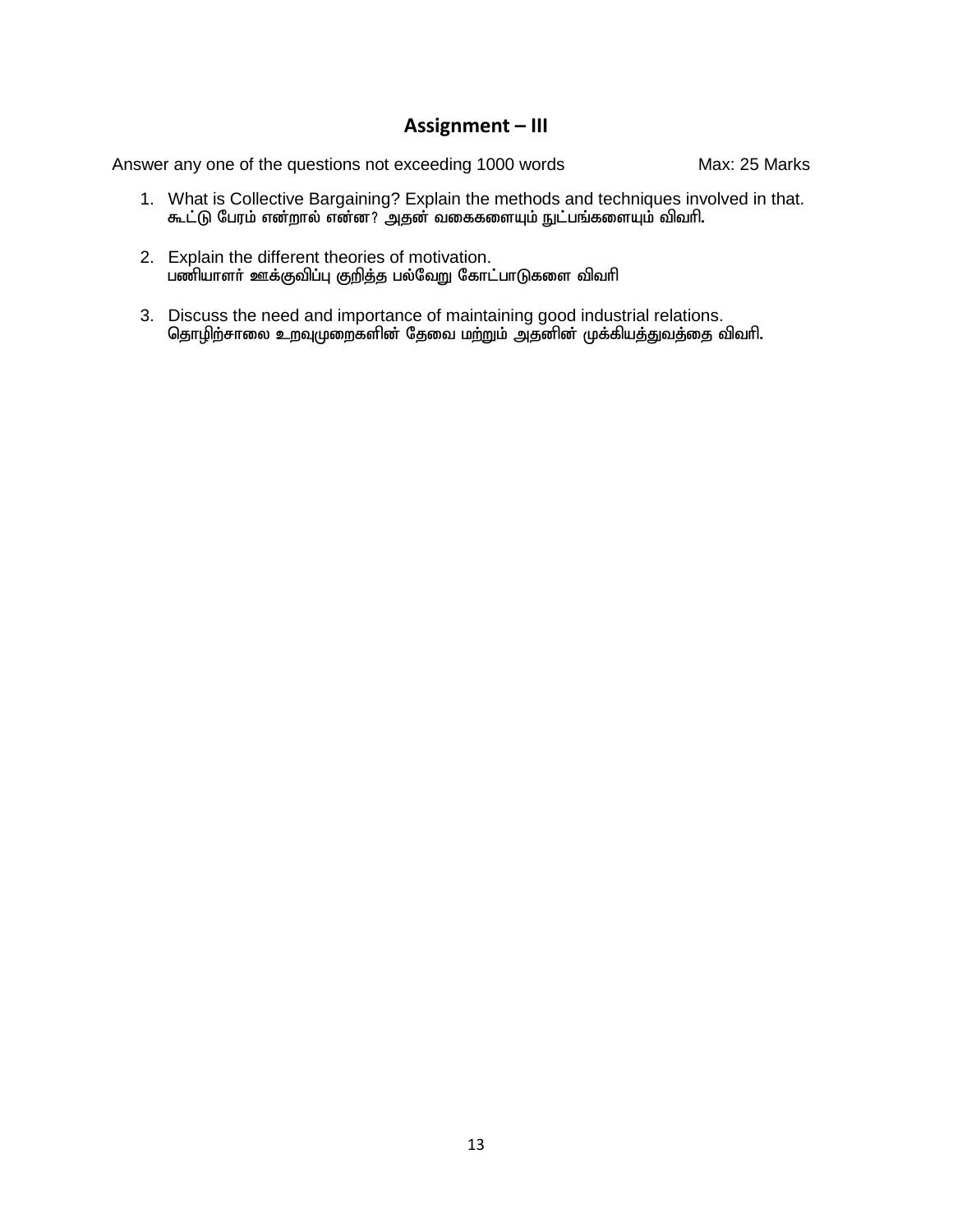

**Chennai - 15 School of Science**

### **ASSIGNMENT**

Programme Code No : 251 Programme Name : M.Com Course Code & Name : MCO-25 International Banking and Foreign Exchange Batch : AY 2018-19 – II Year No.of Assignment : One Assignment for Each 2 Credits Maximum CIA Marks : 25 (Average of Total No. of Assignments)

## **Assignment – I**

Answer any one of the questions not exceeding 1000 words Max: 25 Marks

- 1. Discuss the various export promotion schemes available in India இந்தியாவில் இருக்கும் பல்வேறு ஏற்றுமதி ஊக்குவிப்பு திட்டங்கள் பற்றி விவரி.
- 2. Explain the determinants of ranking and rating bank and non-banking financial Institutions. தரவாிசை மற்றும் மதிப்பீடு வங்கி மற்றும் வங்கி அல்லாத நிதி நிறுவனங்களின் கூறுகளை விளக்கவும்.
- 3. Enumerate the working of centralized cash management. மையப்படுத்தப்பட்ட ரொக்க மேலாண்மையின் செயல்பாடுகளை விவரி.

## **Assignment – II**

- 1. Discuss the various factors responsible for the emergence and growth of the euro currency marketing யூரோ நாணய சந்தையின் தோற்றம் மற்றும் வளர்ச்சியின் பல்வேறு காரணிகளை பற்றி விவாதிக்க.
- 2. Explain the features of the Liberalized exchange rate management system. தாரளமய மாற்று விகித மேலாண்மை முறையின் இயல்புகளை விளக்குக.
- 3. Critically evaluate the working of CRISIL.  $CRISIL$  அமைப்பின் தரம் பற்றிய குறைபாடுகளின் மதிப்பைக் கணக்கிடுக.